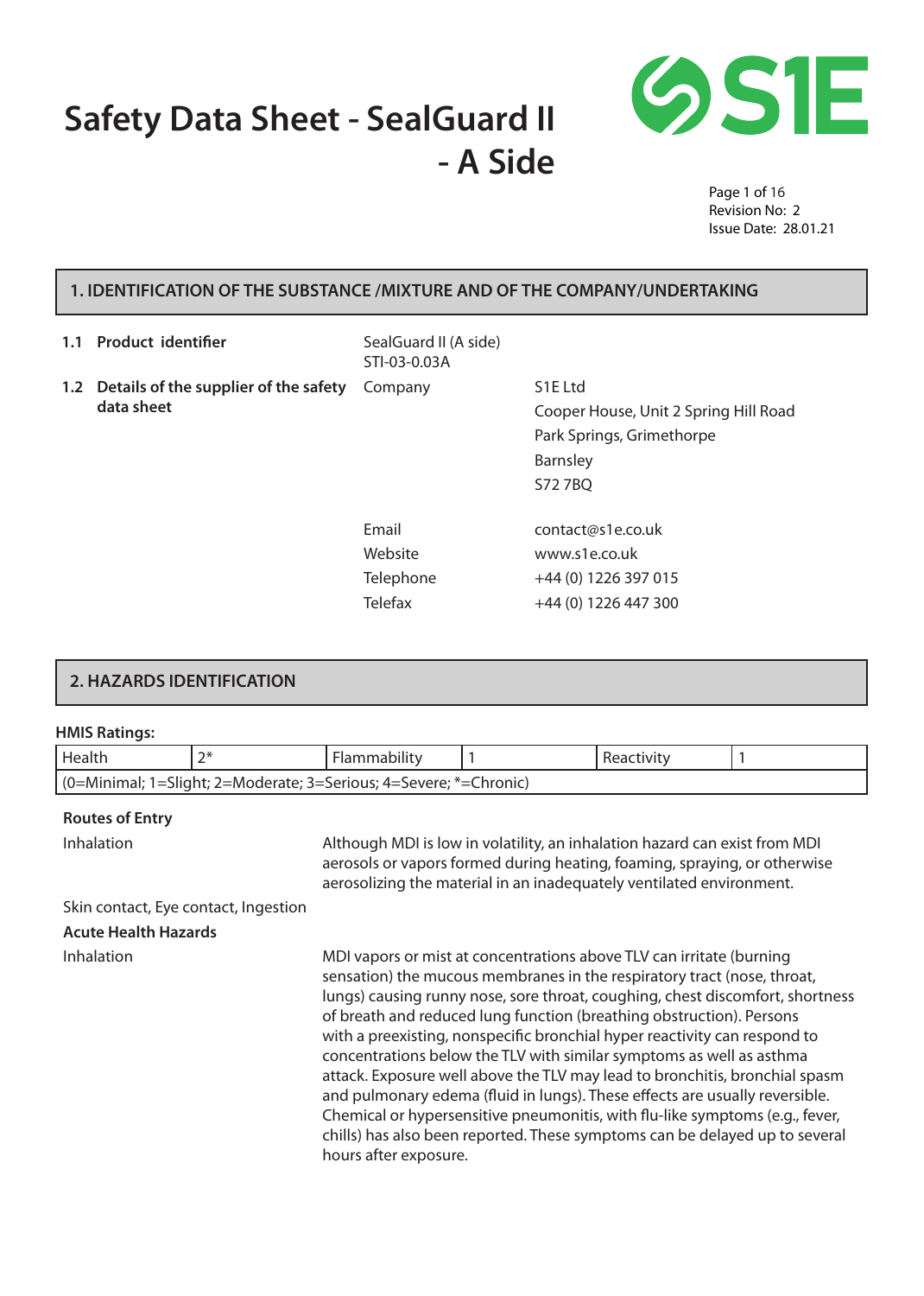Page 2 of 16 Revision No: 2 Issue Date: 28.01.21

## **2. HAZARDS IDENTIFICATION - CONT'D.**

| Skin                                                          | Isocyanates react with skin protein and moisture and can cause irritation,<br>which may include the following symptoms: reddening, swelling, rash, scaling,<br>or blistering. Cured material is difficult to remove. Hot material can cause<br>thermal burns.                                                                                                                                                                                                                                                                                                                                                                                                                                                                                                                                                                                                                                                                                  |    |
|---------------------------------------------------------------|------------------------------------------------------------------------------------------------------------------------------------------------------------------------------------------------------------------------------------------------------------------------------------------------------------------------------------------------------------------------------------------------------------------------------------------------------------------------------------------------------------------------------------------------------------------------------------------------------------------------------------------------------------------------------------------------------------------------------------------------------------------------------------------------------------------------------------------------------------------------------------------------------------------------------------------------|----|
| Eye                                                           | Liquid, aerosols or vapors are irritating and can cause tearing, reddening, and<br>swelling. If left untreated, corneal damage can occur and injury is slow to heal.<br>However, damage is usually reversible.                                                                                                                                                                                                                                                                                                                                                                                                                                                                                                                                                                                                                                                                                                                                 |    |
| Ingestion                                                     | Can result in irritation and corrosive action in the mouth, stomach tissue, and<br>digestive tract. Symptoms can include sore throat, abdominal pain, nausea,<br>vomiting, and diarrhea.                                                                                                                                                                                                                                                                                                                                                                                                                                                                                                                                                                                                                                                                                                                                                       |    |
| <b>Chronic Health Hazards</b>                                 |                                                                                                                                                                                                                                                                                                                                                                                                                                                                                                                                                                                                                                                                                                                                                                                                                                                                                                                                                |    |
| Inhalation                                                    | As a result of previous repeated overexposures or a single large dose, certain<br>individuals develop isocyanate sensitization (chemical asthma), which will<br>cause them to react to a later exposure to isocyanate at levels well below the<br>TLV. These symptoms; which can include chest tightness, wheezing, cough,<br>shortness of breath or asthma attack, could be immediate or delayed (up<br>to several hours after exposure). Similar to many non-specific asthmatic<br>responses, there are reports that once sensitized, an individual can experience<br>these symptoms upon exposure to dust, cold air or other irritants. This<br>increased lung sensitivity can persist for weeks and in severe cases for several<br>years. Overexposure to isocyanates has also been reported to cause lung<br>damage (including decrease in lung function), which may be permanent.<br>Sensitization can either be temporary or permanent. |    |
| Skin                                                          | Prolonged contact can cause reddening, swelling, rash, scaling, blistering, and<br>in some cases, skin sensitization. Individuals who have skin sensitization can<br>develop these symptoms from contact with liquid or vapors. Animal tests have<br>indicated that respiratory sensitization can result from skin contact with MDI.<br>This data reinforces the need to prevent direct skin contact with MDI.                                                                                                                                                                                                                                                                                                                                                                                                                                                                                                                                 |    |
| Eye                                                           | None Found.                                                                                                                                                                                                                                                                                                                                                                                                                                                                                                                                                                                                                                                                                                                                                                                                                                                                                                                                    |    |
| Ingestion                                                     | None Found.                                                                                                                                                                                                                                                                                                                                                                                                                                                                                                                                                                                                                                                                                                                                                                                                                                                                                                                                    |    |
| Carcinogenicity                                               | Neither MDI nor polymeric MDI are listed by the NTP, IARC, or regulated by<br>OSHA as carcinogens.                                                                                                                                                                                                                                                                                                                                                                                                                                                                                                                                                                                                                                                                                                                                                                                                                                             |    |
|                                                               | NTP (National Toxicology Program)?                                                                                                                                                                                                                                                                                                                                                                                                                                                                                                                                                                                                                                                                                                                                                                                                                                                                                                             | No |
|                                                               | IARC (International Agency for Research on Cancer)?<br>No.                                                                                                                                                                                                                                                                                                                                                                                                                                                                                                                                                                                                                                                                                                                                                                                                                                                                                     |    |
|                                                               | <b>OSHA REGULATED?</b>                                                                                                                                                                                                                                                                                                                                                                                                                                                                                                                                                                                                                                                                                                                                                                                                                                                                                                                         | No |
| <b>Medical Conditions generally</b><br>aggravated by exposure | Asthma, other respiratory disorders (bronchitis, emphysema, bronchial hyper<br>reactivity), skin allergies, eczema.                                                                                                                                                                                                                                                                                                                                                                                                                                                                                                                                                                                                                                                                                                                                                                                                                            |    |

# **3. COMPOSITION/INFORMATION ON INGREDIENTS**

|                                    |                |       | <b>Exposure Limits</b>                 |                                              |
|------------------------------------|----------------|-------|----------------------------------------|----------------------------------------------|
| <b>Name</b>                        | CAS-No         | %     | <b>OSHA-PEL</b>                        | <b>ACGIHTLV</b>                              |
| Polyolmeric MDI                    | 9016-87-9      | <60   | Not established                        | Not established                              |
| Diphenylmethane Diisocyanate (MDI) | $101 - 68 - 8$ | <45   | 0.02 ppm Ceiling<br>0.2(mg/m3-Ceiling) | 0.005 ppm TWA<br>$(0.055 \text{ mg/m3-TWA})$ |
| 2,4'-Diphenylmethane Diisocyanate  | 5873-54-1      | $<$ 5 | Not established                        | Not established                              |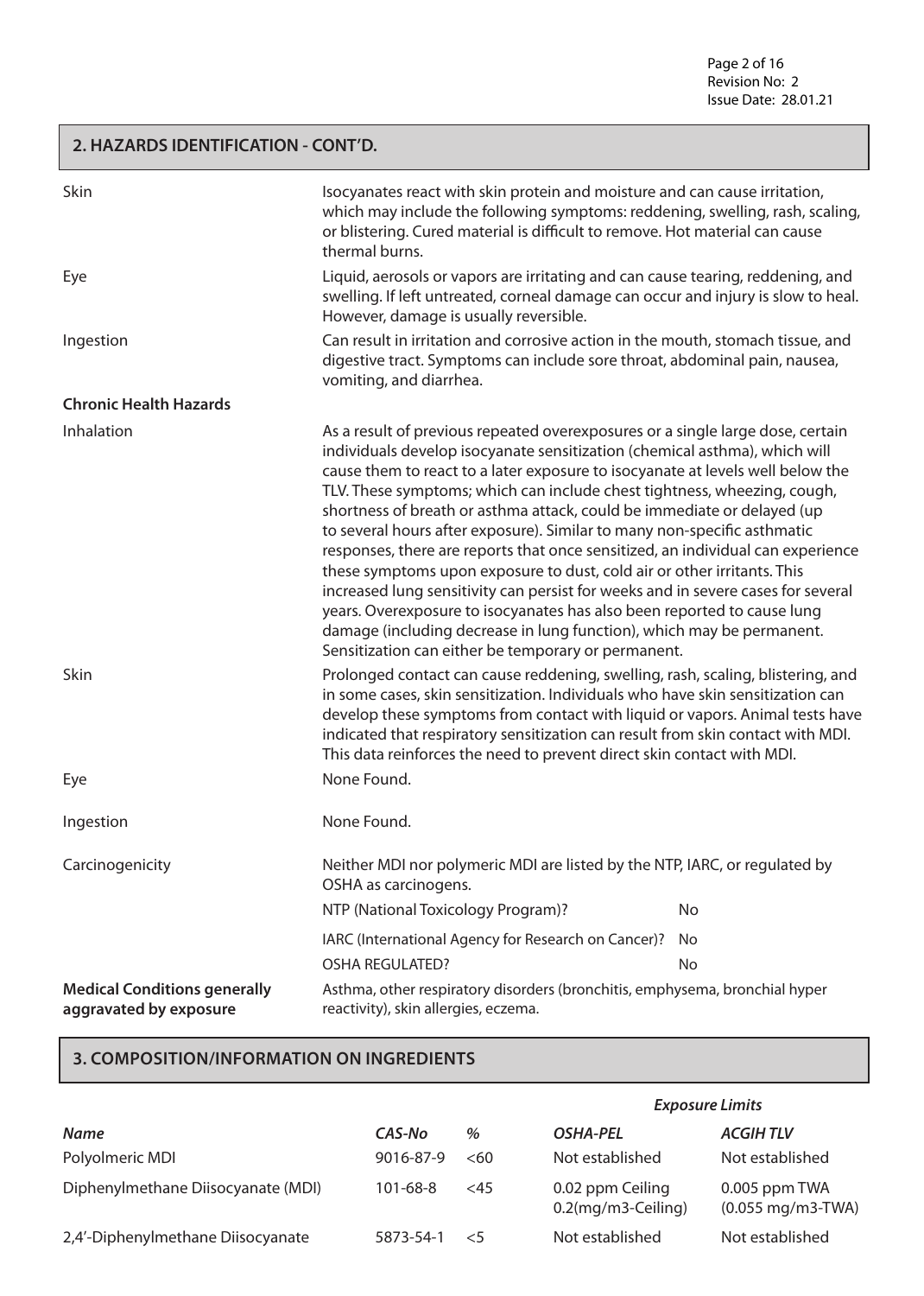# **4. FIRST AID MEASURES**

# **4.1 Description of first aid measures**

| In case of inhalation    | Move to an area free from risk of further exposure. Administer oxygen or artificial<br>respiration as needed. Obtain medical attention. Asthmatic-type symptoms may develop<br>and may be immediate or delayed up to several hours. Consult physician should this<br>occur.                                                                                |                                                                                                                                                                                                                                                                                  |  |
|--------------------------|------------------------------------------------------------------------------------------------------------------------------------------------------------------------------------------------------------------------------------------------------------------------------------------------------------------------------------------------------------|----------------------------------------------------------------------------------------------------------------------------------------------------------------------------------------------------------------------------------------------------------------------------------|--|
| In case of skin contact  | Remove contaminated clothing. Wash affected skin thoroughly with soap and water.<br>Wash contaminated clothing thoroughly before reuse. For severe exposures, get under<br>safety shower after removing clothing, then get medical attention. For lesser exposures,<br>seek medical attention if irritation develops or persists after the area is washed. |                                                                                                                                                                                                                                                                                  |  |
| In case of eye contact   | Flush with copious amount of water, preferably, lukewarm water for at least 15 minutes,<br>holding eyelids open all the time to ensure that the eyes are being irrigated. Refer indi-<br>vidual to physician or ophthalmologist for immediate follow-up.                                                                                                   |                                                                                                                                                                                                                                                                                  |  |
| In case of Ingestion     | DO NOT INDUCE VOMITING. Wash mouth out with water. DO NOT GIVE ANYTHING BY<br>MOUTH TO AN UNCONSCIOUS PERSON. Consult physician.                                                                                                                                                                                                                           |                                                                                                                                                                                                                                                                                  |  |
| Information to physician | Inhalation/Respiratory                                                                                                                                                                                                                                                                                                                                     | This compound is a known pulmonary sensitizer. Treatment<br>is essentially symptomatic. An individual having a pulmonary<br>sensitization reaction to this material should be removed from<br>exposure to any isocyanate.                                                        |  |
|                          | Skin                                                                                                                                                                                                                                                                                                                                                       | This compound is a known skin sensitizer. Treat<br>symptomatically as for contact dermatitis or thermal burns.<br>If burned, treat as thermal burn. An individual having a skin<br>sensitization reaction to this material should be removed from<br>exposure to any isocyanate. |  |
|                          | Eye                                                                                                                                                                                                                                                                                                                                                        | Stain for evidence for corneal injury. If cornea is burned, instill<br>antibiotic steroid preparation frequently. Workplace vapors<br>have produced reversible corneal epithelial edema impairing<br>vision.                                                                     |  |
|                          | Ingestion                                                                                                                                                                                                                                                                                                                                                  | Treat symptomatically. MDI has a very low oral toxicity. There<br>is no specific antidote. Inducing vomiting is contraindicated<br>because of the irritating nature of this compound.                                                                                            |  |

# **5. FIREFIGHTING MEASURES**

| Flash Point (Method Used)<br><b>Flammable Limits:</b> | 390° F (198.9° C) Pensky-Martens Closed Cup<br>LEL (Lower Explosion Limit) $=$<br>Not Available.                                                                                                                                                                                                                                                                                                                                      |                |  |
|-------------------------------------------------------|---------------------------------------------------------------------------------------------------------------------------------------------------------------------------------------------------------------------------------------------------------------------------------------------------------------------------------------------------------------------------------------------------------------------------------------|----------------|--|
|                                                       | UEL (Upper Explosion Limit) $=$                                                                                                                                                                                                                                                                                                                                                                                                       | Not Available. |  |
| <b>Extinguishing Media</b>                            | Carbon dioxide (CO <sub>2</sub> ), dry chemical or foam. Water spray for large fires. The<br>reaction between water and hot product may be vigorous.                                                                                                                                                                                                                                                                                  |                |  |
| <b>Special Fire Fighting Procedures</b>               | Full emergency equipment with self-contained breathing apparatus and full<br>protective clothing should be worn by firefighters.                                                                                                                                                                                                                                                                                                      |                |  |
| Unusual Fire & Explosion Hazards                      | During a fire, MDI vapors and other irritating, highly toxic gases may be generat-<br>ed by thermal decomposition or combustion. (See Section - Stability & Reactivity<br>Data). At temperatures greater than 400° F (204°C), polymeric MDI can polym-<br>erize and decompose which can cause pressure build-up in closed containers.<br>Explosive rupture is possible. Therefore, use cold water to cool fire-exposed<br>containers. |                |  |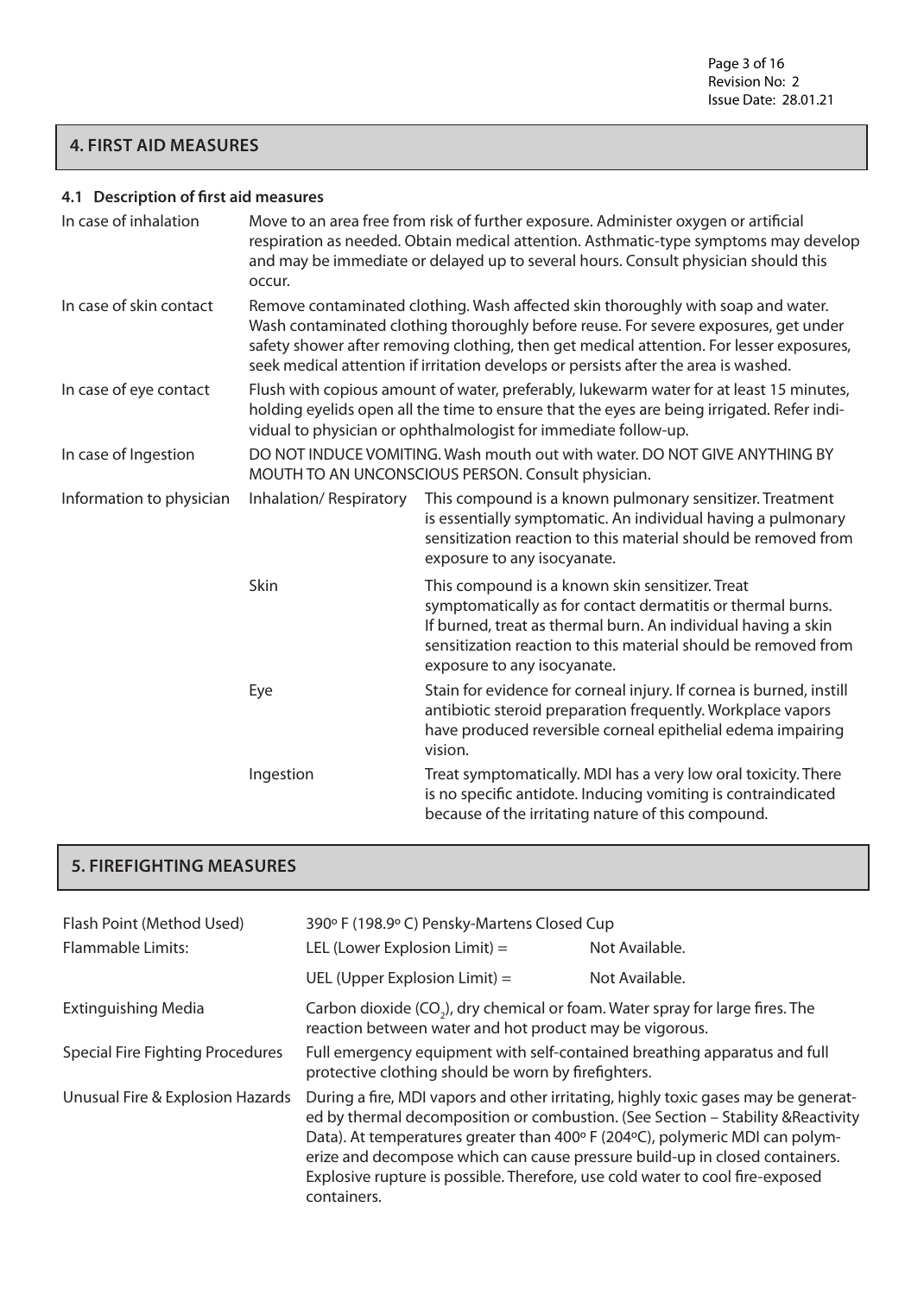# **6. ACCIDENTAL RELEASE MEASURES**

- Identify the material.
- Evacuate "immediate" spill area and keep nonessential or unprotected personnel away.
- Remove any ignition sources.
- Ventilate spill area.
- Equip clean-up personnel with full protective equipment (recommend eye & face protection, permeationresistant gloves, permeation-resistant suit, permeation-resistant boots, & respirator.)
- Control the source by stopping the spill, leak, or other flow of product.
- Contain or dike the spilled product, creating a barrier around the spill and the inlet to any sewers or drains.
- Prevent spilled material from entering soil, sewers, surface water, ground water, streams, or any other bodies of water.
- If temporary control of isocyanate vapor is required, a blanket of protein foam (available at most fire departments) may be placed over the spill.
- Retain any contaminated water for removal and treatment.
- Absorb small spills with inert absorbent material (e.g. vermiculite, saw dust, clay earth, sweeping compound, sand, etc.).
- Large spills may be pumped or vacuumed into a closed, but not sealed container for disposal and then finished off with dry absorbent, followed by neutralizing solution.
- Apply neutralizing solution (see below) over spill area & absorbent.
- Scoop up absorbed material and remaining absorbent/decontaminant mixture and place in a metal drum or other approved chemical waste container (a closed, but not sealed container).
- Transport container to well-ventilated area (outside, etc.)
- Apply neutralizing solution to the absorbed material in the waste container to ensure adequate decontamination. Lid should remain loose but not sealed or tightened as dangerous pressures may result from the neutralization process.
- Monitor the drum frequently for the next 48-72 hours in case over pressurization results from continued reaction and while carbon dioxide escapes.
- Decontaminate receiving surface (floor, etc.) with neutralizing solution and let it stand for at least 15 minutes.
- Decontaminate tools & protective equipment.
- Remove protective equipment.
- Properly dispose of isocyanate contaminated materials & equipment that cannot be decontaminated. (Incineration is the preferred method.)
- NOTE: Acceptable neutralizing solutions (ie. decontamination solutions) are:
	- 80% water + 20% non-ionic surfactant such as Dow/Union Carbide Tergitol TMN-10 (or other non-ionic surfactant which is liquid & mixes well with water)

OR 90% water + 3-8% concentrated ammonia + 2-7% detergent.

- Recommended ratio for thorough decontamination is 1 part of spilled material to 10 parts of neutralizing solution.
- Report spill per regulatory requirements.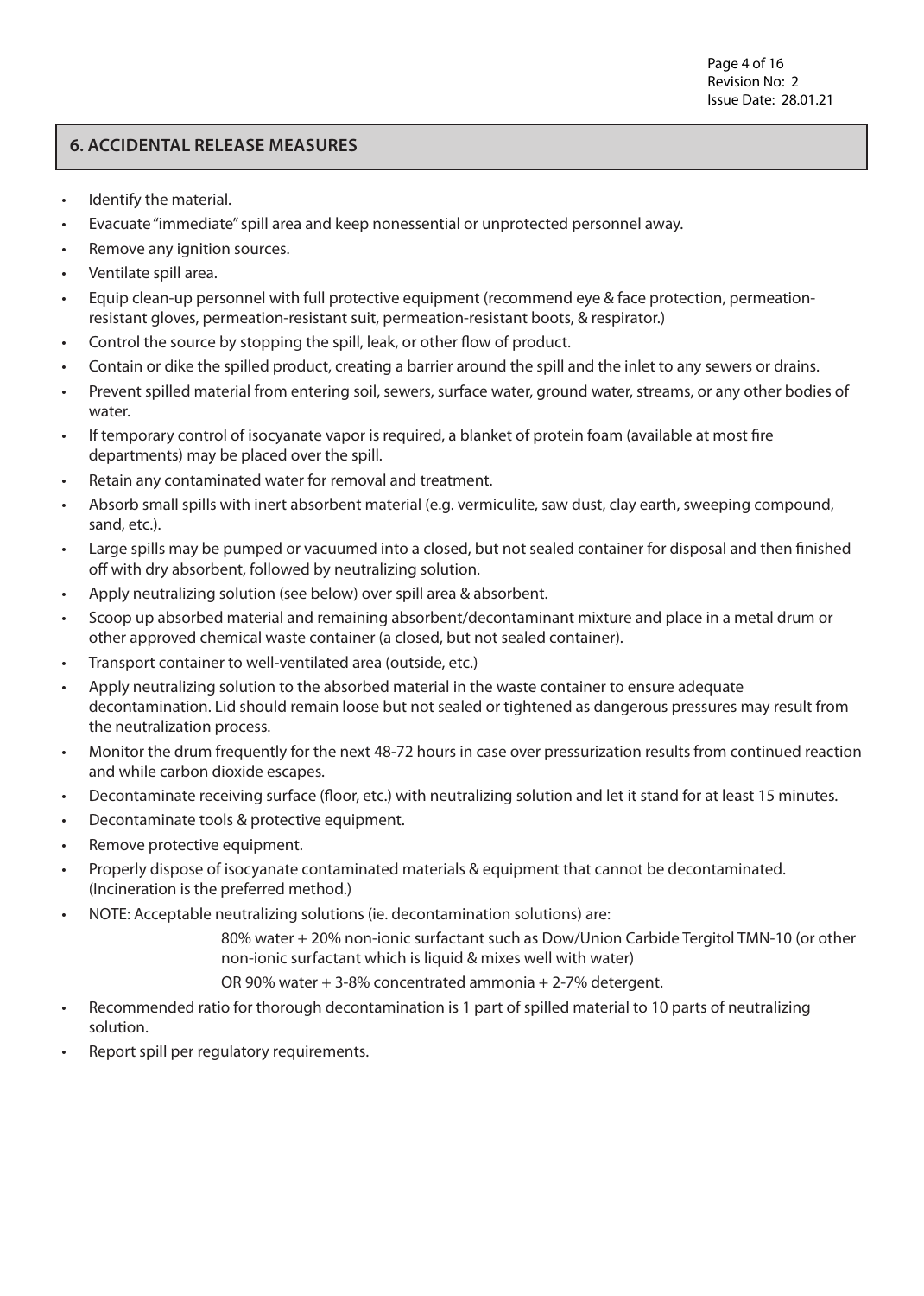# **7. HANDLING AND STORAGE**

#### **7.1 Precautions for safe handling**

Store in tightly closed containers to prevent moisture contamination. Do not reseal if contamination is suspected. Avoid contact with skin and eyes. Do not breathe aerosols or vapors. Warning properties (irritation of the eyes, nose and throat or odor) are not adequate to prevent chronic overexposure from inhalation. This material can produce asthmatic sensitization upon either single inhalation exposure to a relatively high concentration or upon repeated inhalation exposure to lower concentrations. Exposure to vapors of heated MDI can be extremely dangerous. Employee education and training in the safe use and handling of this compound are required under the OSHA Hazard Communication Standard.

#### **7.2 Special sensitivity (Heat, Light, Moisture)**

**8. EXPOSURE CONTROLS/PERSONAL PROTECTION**

If container is exposed to high heat, 400º F (204º C) it can be pressurized and possibly rupture. MDI reacts slowly with water to form CO2 gas. This gas can cause sealed containers to expand and possibly rupture.

| Ventilation                               | Local exhaust should be used to maintain levels below the TLV whenever MDI or<br>MDI-containing products are heated, sprayed, aerosolized, or processed. Standard<br>reference sources regarding industrial ventilation (ie., ACGIH Industrial Ventilation)<br>should be consulted for quidance about adequate ventilation.                                                                                                                              |
|-------------------------------------------|----------------------------------------------------------------------------------------------------------------------------------------------------------------------------------------------------------------------------------------------------------------------------------------------------------------------------------------------------------------------------------------------------------------------------------------------------------|
| <b>Respiratory Protection</b>             | Airborne MDI concentrations greater than the ACGIH TLV-TWA (TLV) or OSHA PEL-C<br>(PEL) can occur in inadequately ventilated environments when MDI or MDI-contain-<br>ing products are sprayed, aerosolized, or heated. In such cases, respiratory protec-<br>tion must be worn. The type of respiratory protection selected must comply with the<br>requirements set forth in OSHA's Respiratory Protection Standard (29 CFR 1910.134).                 |
| <b>Skin Protection</b>                    | Permeation resistant gloves (butyl rubber, nitrile rubber, polyvinyl alcohol). However,<br>please note that PVA degrades in water. Cover as much of the exposed skin area as<br>possible with appropriate clothing. If skin creams are used, keep the area covered by<br>the cream to a minimum.                                                                                                                                                         |
| <b>Eye Protection</b>                     | Chemical goggles should be used in a splash hazard environment. For additional<br>protection, chemical goggles should be used in combination with a full face shield.<br>Contact lenses should not be worn when working with chemicals.                                                                                                                                                                                                                  |
| <b>Medical Surveillance</b>               | Medical supervision of all employees who handle or come in contact with isocy-<br>anates is recommended. History of adult asthma, respiratory allergies (such as hay<br>fever), eczema, history of prior isocyanate sensitization, or lack of smell (anosmia) are<br>possible reasons for medical exclusion from isocyanate areas. Once a person is ac-<br>curately diagnosed as sensitized to an isocyanate, no further exposure can be permit-<br>ted. |
| Other Protective Clothing or<br>Equipment | Safety showers and eyewash stations should be available.                                                                                                                                                                                                                                                                                                                                                                                                 |
| Work/Hygienic Practices                   | Wash hands, forearms, and face thoroughly after handling compounds and before<br>eating, smoking, using lavatory, and at the end of the day. Educate and train employ-<br>ees in safe use of product. Follow all label instructions.                                                                                                                                                                                                                     |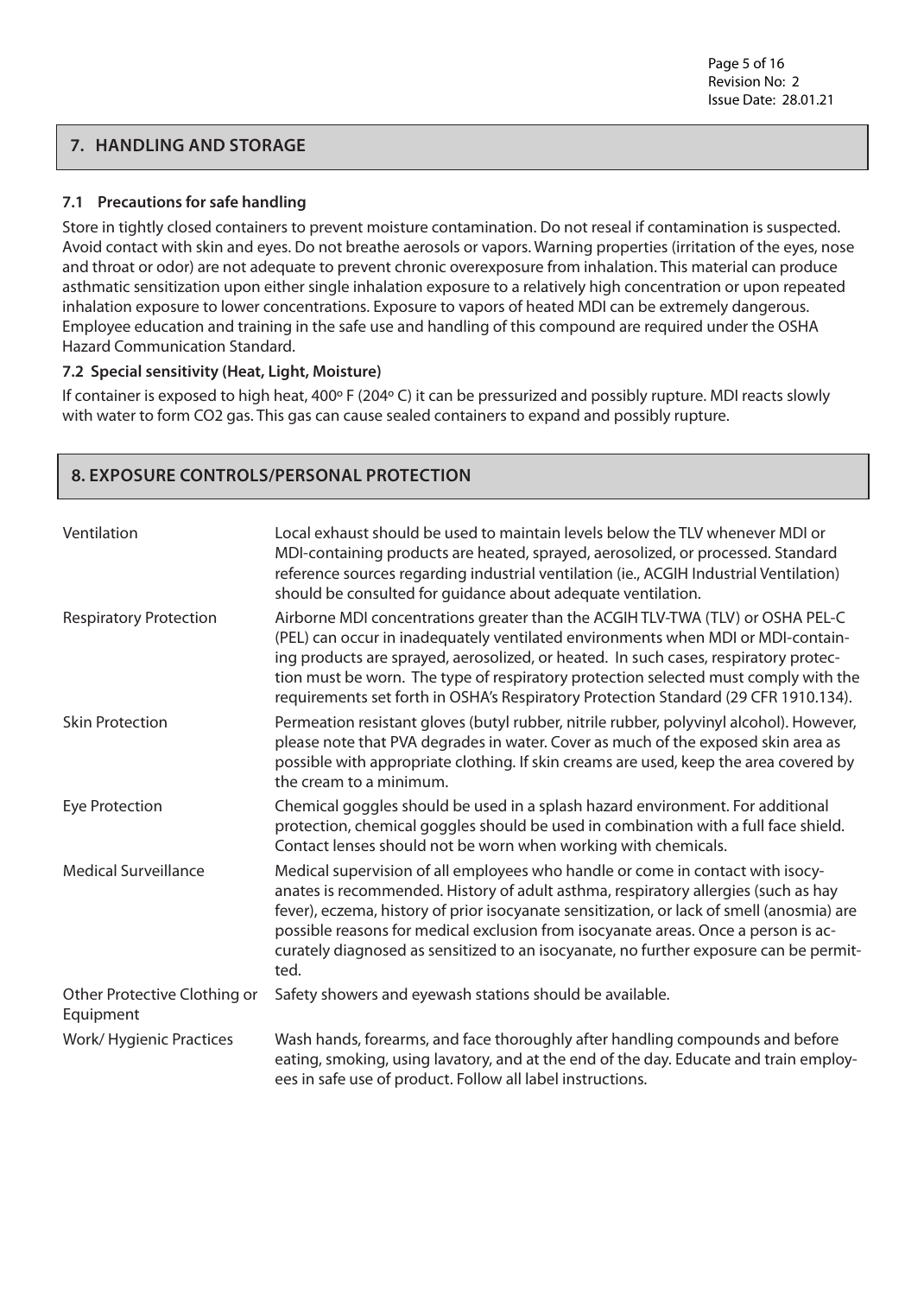Page 6 of 16 Revision No: 2 Issue Date: 28.01.21

### **9. PHYSICAL AND CHEMICAL PROPERTIES**

| Appearance<br>Odour | liquid, brown<br>Slightly musty odour | Vapour pressure (mm Hg)        | Less than $10^{-5}$ mm Hg @<br>77°F (25°C) |
|---------------------|---------------------------------------|--------------------------------|--------------------------------------------|
| Melting point       | 99°F (37°C)                           | Vapour density $(Air = 1)$     | 8.5                                        |
| Freezing point      | Not Established.                      | Specific Gravity ( $H2O = 1$ ) | 1.24 @ 77° F (25° C)                       |
| Boiling point       | 597°F (313.9°C)                       |                                |                                            |

#### **10. STABILITY AND REACTIVITY**

#### **10.1 Stability**

Stable under normal conditions.

Conditions to avoid (if unstable): Contamination with water.

#### **10.2 Incompatibility (Materials to avoid)**

Water, amines, strong bases, alcohols. Will cause some corrosion to copper alloys and aluminum.

#### **10.3 Hazardous decomposition or byproducts**

By high heat and fire: carbon monoxide (CO), oxides of nitrogen, traces of HCN, MDI vapours or aerosols.

#### **10.4 Hazardous polymerisation**

May occur.

Conditions to avoid (if polymerization may occur): Contact with moisture, other materials which react with isocyanates, or temperatures above 400º F (204º C).

#### **11. TOXICOLOGICAL INFORMATION**

Toxicity data based on polymeric MDI.

| 11.1 Information on toxicological effects |                                                                                                                                  |  |
|-------------------------------------------|----------------------------------------------------------------------------------------------------------------------------------|--|
| Acute toxicity - oral                     | LD50:>2,000 mg/kg (rat, male/ female)                                                                                            |  |
| Acute toxicity - inhalation               | LC50: 490mg/m3, vapor, 4h (rat)                                                                                                  |  |
| Acute toxicity - dermal                   | The LD50 for skin absorption in rabbits is $>$ 10,000 mg/kg                                                                      |  |
| Ingestion                                 | The oral LD50 for rats is $>10,000$ mg/kg                                                                                        |  |
| <b>Repeated Dose Toxicity</b>             | 90 Days, inhalation: NOAEL: 1 mg/m3, (rat, male/female, 6hrs/day 5 days/week.)<br>Results: Irritation to lungs and nasal cavity. |  |
|                                           | 2 Years, inhalation: NOEAL: 0.2mg/m3, (rat, male/female, 6hrs/day 5 day/week)                                                    |  |
|                                           | Results: Irritation to lungs and nasal cavity.                                                                                   |  |

#### **11.2 Mutagenicity**

Genetic toxicity data on MDI are inconclusive. MDI was weakly positive in some in-vitro studies; other in-vitro studies were negative. Animal genetic toxicity studies were predominantly negative.

4,4 –Diphenylmethane Diisocyanate (MDI)

| <b>Acute Inhalation Toxicity</b> | LC50: 369 mg/m3, 4 hrs (rat, male/female)  |
|----------------------------------|--------------------------------------------|
|                                  | LC50: $>$ 2240 mg/m3, aerosol, 1 hr (rat). |
| <b>Acute Dermal Toxicity</b>     | LD50: $>10,000$ mg/kg (rabbit)             |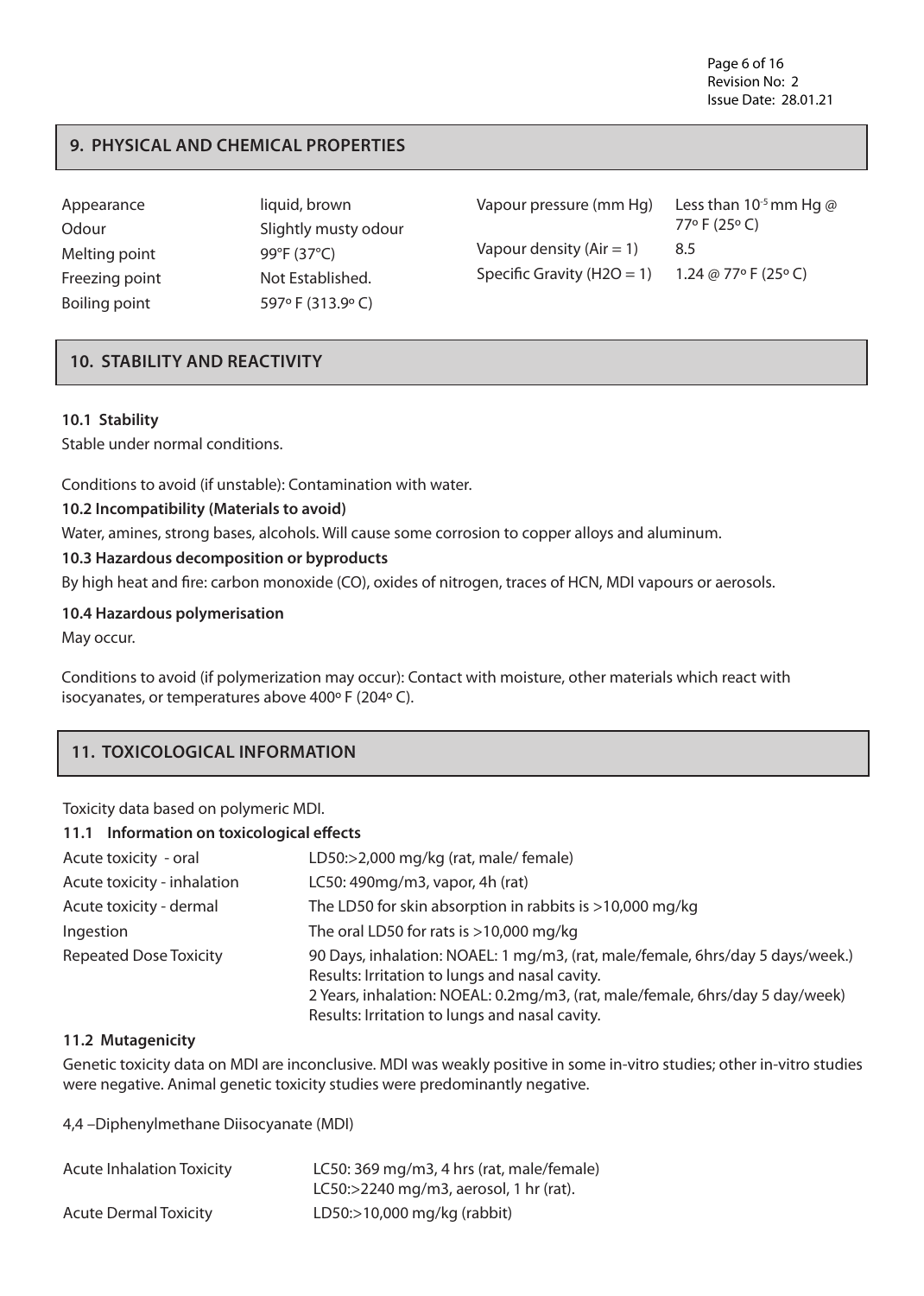Page 7 of 16 Revision No: 2 Issue Date: 28.01.21

## **11. TOXICOLOGICAL INFORMATION CONT'D.**

| Skin Irritation               | Rabbit, Draize test, slightly irritation<br>Sensitization<br>Dermal: sensitizer (quinea pig, Maximisation Test (GPMT)<br>Inhalation: sensitizer (quinea pig)                                                                                                                                                                                                              |
|-------------------------------|---------------------------------------------------------------------------------------------------------------------------------------------------------------------------------------------------------------------------------------------------------------------------------------------------------------------------------------------------------------------------|
| <b>Repeated Dose Toxicity</b> | 90 days, inhalation: NOAEL: 0.3 mg/m3, (rat, male/female, 18 hrs/day, 5 days/<br>week)<br>Irritation to lungs and nasal cavity.                                                                                                                                                                                                                                           |
| Mutagenicity                  | <b>Genetic Toxicity in Vitro:</b><br>Ames: (salmonella typhimurium, Metabolic Activation: with/without)<br>Positive and negative results were reported. The use of certain solvents which<br>rapidly hydrolyze diisocyanates is suspected of producing the positive muta-<br>genicity results.<br><b>Genetic Toxicity in Vivo:</b><br>Micronucleus Assay: negative(mouse) |
| Carcinogenicity               | Rat, female, inhalation, 2 years, 17hrs/day, 5 days/week<br>Results: negative                                                                                                                                                                                                                                                                                             |

# **12. ECOLOGICAL INFORMATION**

#### *Ecotoxicity data based on polymeric MDI*

| 12.1 Bioaccumulation                                        |                                   |
|-------------------------------------------------------------|-----------------------------------|
| Rainbow trout, exposure time:                               | 112d, <1BCF                       |
|                                                             | Does not dioaccumulate.           |
| 12.2 Acute and Prolonged Toxicity to Fish                   |                                   |
| Zebra fish (Brachydanio rerio), 96 hrs                      | LC0:>1,000mg/l                    |
| Killifish (oryzias latipes), 96 h                           | LC0:>3,000mg/l                    |
| 12.3 Acute Toxicity to Aquatic Invertebrates                |                                   |
| Water flea (Daphnia magna), 24 hrs                          | EC50:>1,000 mg/l                  |
| 12.4 Toxicity to Aquatic Plants                             |                                   |
| Green algae (Scenedesmus subspicatus), 72 hrs               | NOEC: 1,640mg/l, End Pint: growth |
| 12.5 Toxicity to Microorganisms                             |                                   |
| Activated sludge microorganisms, 3 hrs                      | EC50:>100mg/l                     |
| Ecological Data for 4,4'-Diphenylmethane Diisocyanate (MDI) |                                   |
| 12.6 Acute and Prolonged Toxicity to fish                   |                                   |
| Zebra fish (Brachydanio rerio), 24 hrs                      | LC50:>500mg/l                     |
| 12.7 Acute Toxicity to Aquatic Invertebrates                |                                   |
| Water flea (Daphnia magna), 24 hrs                          | EC50:>500mg/l                     |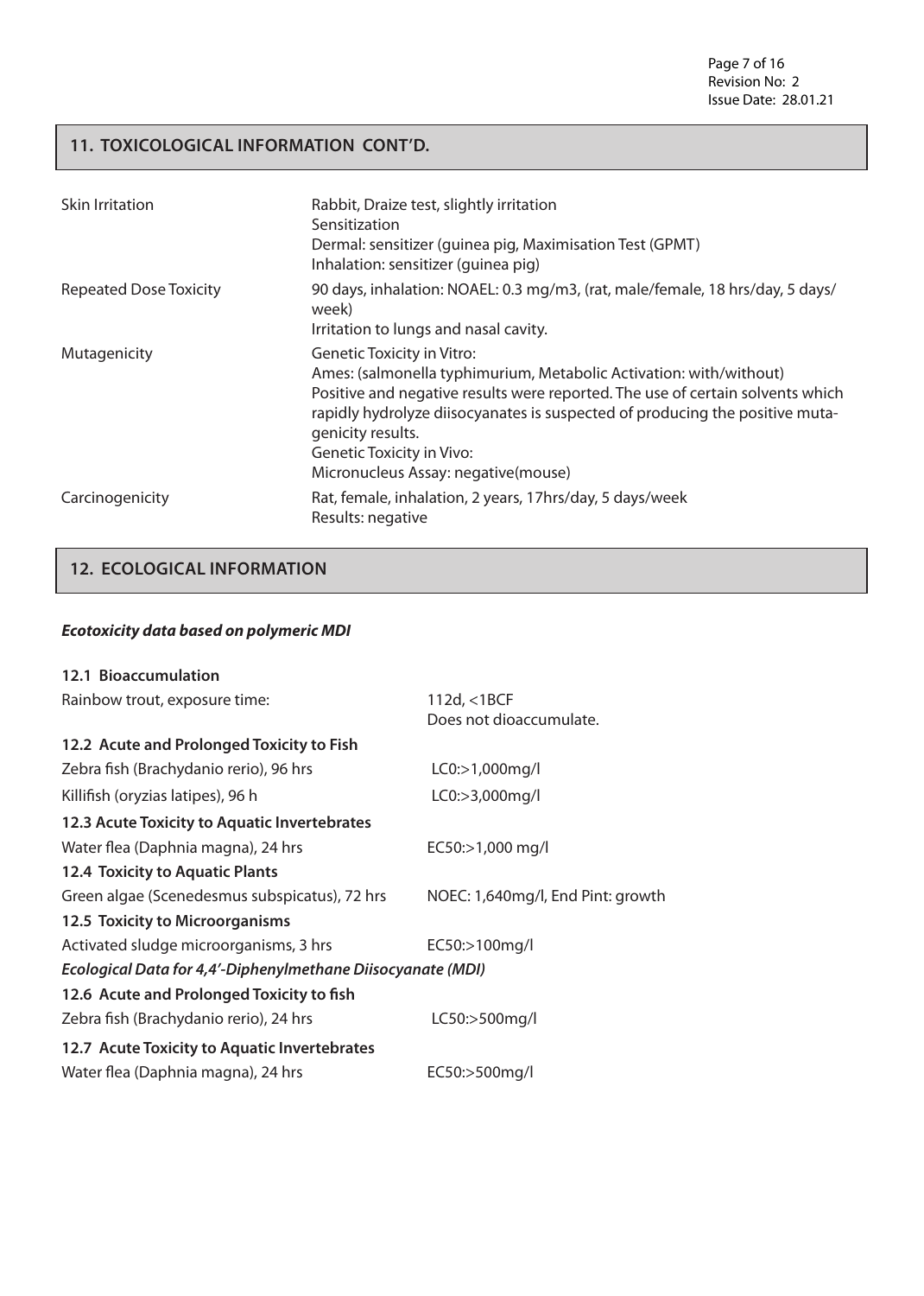# **13. DISPOSAL CONSIDERATIONS**

#### **13.1 Waste treatment methods**

Waste must be disposed of in accordance with federal, state, and local environmental control regulations. Incineration is the preferred method.

#### **13.2 Empty Container Precautions**

Empty containers must be handled with care due to product residue. Decontaminate containers prior to disposal. Acceptable neutralizing solutions (ie. decontamination solutions) are:

- 80% water + 20% non-ionic surfactant such as Dow/Union Carbide Tergitol TMN-10 (or other non-ionic surfactant which is liquid & mixes well with water); or
- 90% water  $+3$ -8% concentrated ammonia  $+2$ -7% detergent.

Empty decontaminated containers should be crushed to prevent reuse. Do not heat or cut empty container with electric or gas torch. (See Sections 5-Fire & Explosion Hazard Data and Section 10-Stability and Reactivity). Vapors and gases may be highly toxic.

# **14. TRANSPORT INFORMATION**

| Sea transport (IMDG): Not regulated       |                                                                                                                                                                                        |
|-------------------------------------------|----------------------------------------------------------------------------------------------------------------------------------------------------------------------------------------|
| Air transport (ICAO-IATA) Not regulated   |                                                                                                                                                                                        |
| Land transport (DOT):                     |                                                                                                                                                                                        |
| 14.1 UN/NA number                         | NA3082                                                                                                                                                                                 |
| 14.2 UN proper shipping name              | Other regulated substances, liquid, n.o.s (containing 4,4'-Diphenyl-<br>methane Diisocyanate (MDI))                                                                                    |
| 14.3 Transport hazard class(es)           | 9                                                                                                                                                                                      |
| 14.4 Packaging group                      | Ш                                                                                                                                                                                      |
| <b>14.5 RSPA/DOT Regulated Components</b> | 4,4'-Diphenylmehtane Diisocyanate (MDI)                                                                                                                                                |
| 14.6 Additional transport information     | When in individual containers of less than the Product RQ, this material<br>ships as non-regulated.<br>4,4'-Diphenylmethane Diisocyanate CAS# 101-68-8<br>Reportable Quantity 5,000 lb |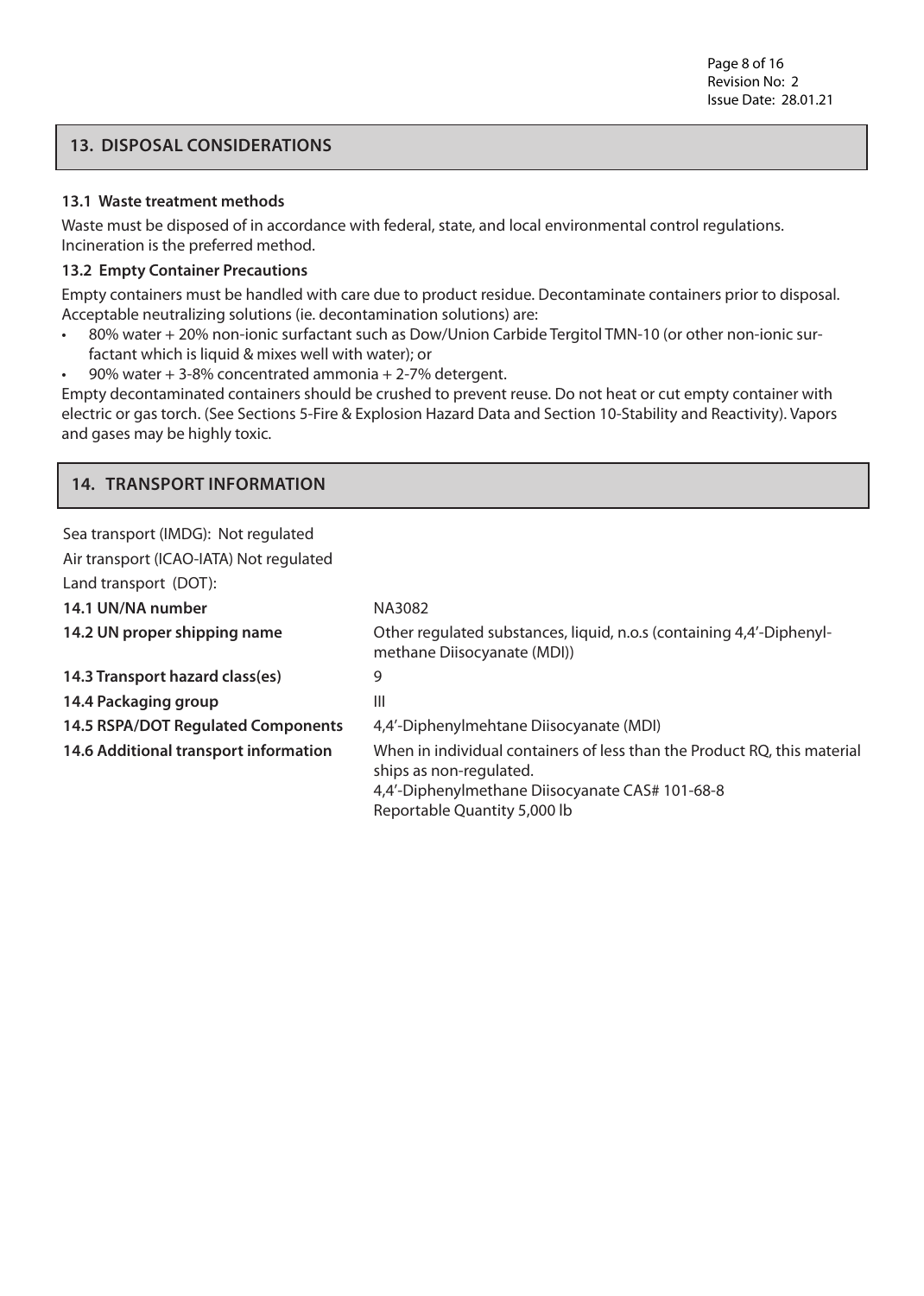Page 9 of 16 Revision No: 2 Issue Date: 28.01.21

## **15. REGULATORY INFORMATION**

| <b>OSHA Hazard communication status</b>                             | This product is considered hazardous as defined under the criteria of<br>the Federal OSHA Hazard Communication Standard 29 CFR 1910.1200.                                                                                                                                                                                                                                                                                                                                                                                                                                                  |
|---------------------------------------------------------------------|--------------------------------------------------------------------------------------------------------------------------------------------------------------------------------------------------------------------------------------------------------------------------------------------------------------------------------------------------------------------------------------------------------------------------------------------------------------------------------------------------------------------------------------------------------------------------------------------|
| <b>RCRA Status</b>                                                  | MDI is not listed as a hazardous waste. To the best of our knowledge,<br>MDI does not meet the criteria of a hazardous waste if discarded in<br>its purchased form. However, under RCRA, it is the responsibility of<br>the user of products to determine, at the time of disposal, whether a<br>product meets any of the criteria for a hazardous waste. This is because<br>product uses, transformations, mixtures, processes, etc., may render<br>the resulting material hazardous, under the criteria of ignitability,<br>corrosivity, reactivity, and EP toxicity (40 CFR 261.20-24). |
| US Inventory (TSCA)                                                 | The ingredients of this product are listed on the TSCA inventory or are<br>not required to be listed on the TSCA inventory.<br>US. EPA CERCLA Hazardous Substances (40 CFR 302)<br>Components<br>4,4'-Diphenylmethane Diisocyanate CAS# 101-68-8<br>Reportable - Quantity 5,000 lb                                                                                                                                                                                                                                                                                                         |
| Superfund amendments and reauthoriza-<br>tion act (SARA), Title III | Sections 301-303 - Emergency Planning - Extremely Hazardous Sub-<br>stances: None.<br>Section 304 - Emergency Release Notification - Reportable Substances:<br>None.<br>Section 311/312 - Community Right-to-Know Reporting Requirements<br>- Emergency Hazard Categories:<br><b>ACUTE</b> health hazard.<br><b>CHRONIC</b> health hazard.<br>Section 313 - Toxic Chemical Notification & Release Inventory Report-<br>ing - Listed Substances:<br>Polymethylene Polypehenyl isocyanate Containing: 9016-87-9<br>Diphenylmethane Diisocyanate (MDI) 101-68-8                               |

## **16. OTHER INFORMATION**

This information is furnished without warranty, expressed or implied, except that it is accurate to the best knowledge of ITWC, Inc. The data on this sheet relates only to the specific material designated herein. ITWC, Inc. assumes no legal responsibility for use or reliance upon these data. Visit the ITWC website at www.ITWCINC.com or call (888)-489-2462

Prepared by: ITWC, Inc. compliance department (lrt) Approved by: ITWC Director of Technical Service. (sf)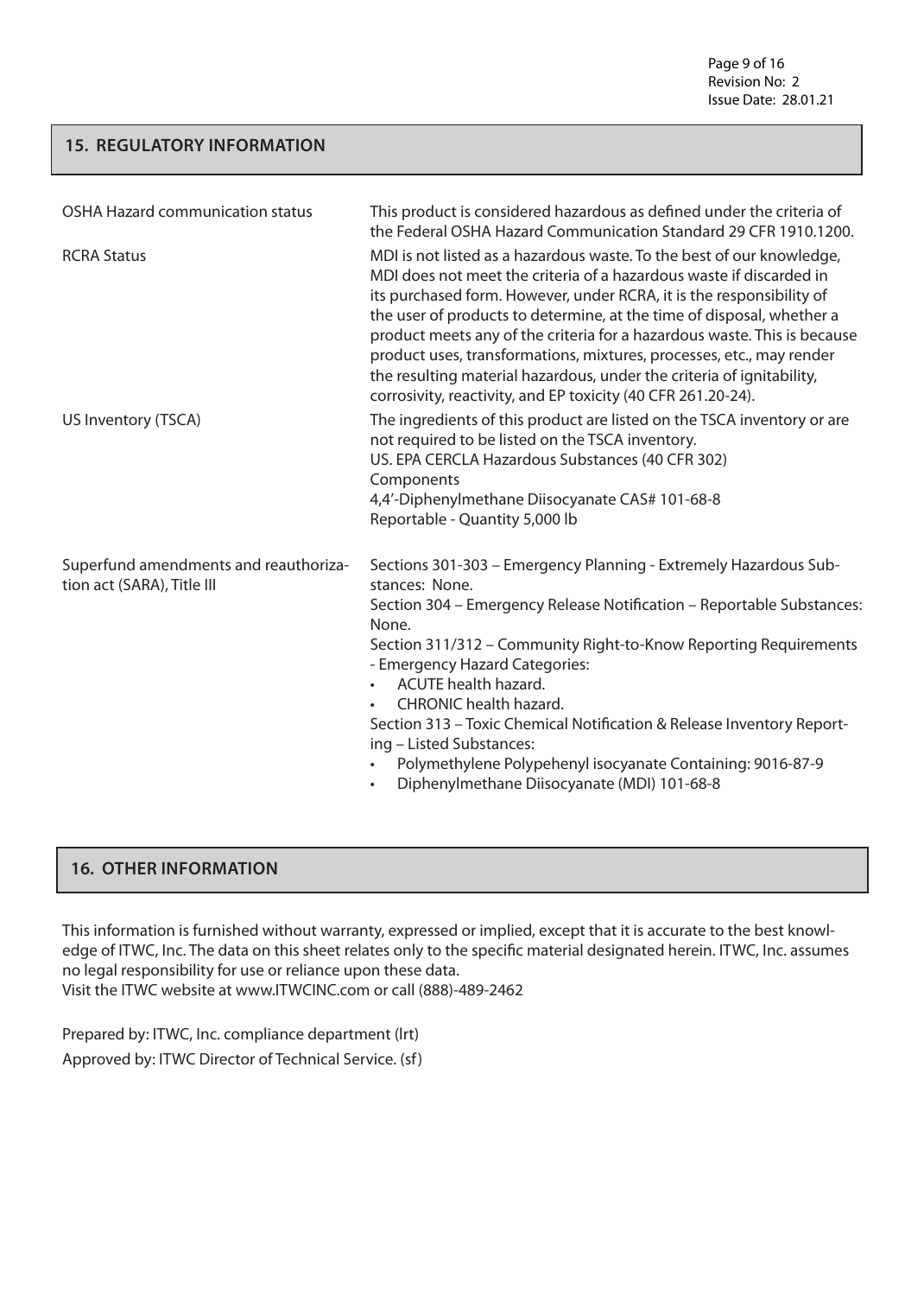# **Safety Data Sheet - SealGuard II - B Side**



Page 1 of 16 Revision No: 2 Issue Date: 28.01.21

## **1. IDENTIFICATION OF THE SUBSTANCE /MIXTURE AND OF THE COMPANY/UNDERTAKING**

| 1.1        | <b>Product identifier</b>             | SealGuard II (B side)<br>STI-03-0.03B |                      |
|------------|---------------------------------------|---------------------------------------|----------------------|
|            | 1.2 Chemical name                     | Polyether Polyol blend                |                      |
|            | 1.3 Use of substance/preparation      | Used in polyurethane manufacturing.   |                      |
| 1.2        | Details of the supplier of the safety | Company                               | S <sub>1</sub> E Ltd |
| data sheet |                                       | Cooper House, Unit 2 Spring Hill Road |                      |
|            |                                       | Park Springs, Grimethorpe             |                      |
|            |                                       |                                       | Barnsley             |
|            |                                       |                                       | S72 7BQ              |
|            | Email                                 | contact@s1e.co.uk                     |                      |
|            | Website                               | www.s1e.co.uk                         |                      |
|            |                                       | Telephone                             | +44 (0) 1226 397 015 |
|            |                                       | <b>Telefax</b>                        | +44 (0) 1226 447 300 |

#### **2. HAZARDS IDENTIFICATION**

#### **HMIS Ratings:**

| Health                                                            |  | Flammability |  | Reactivity |  |
|-------------------------------------------------------------------|--|--------------|--|------------|--|
| (0=Minimal; 1=Slight; 2=Moderate; 3=Serious; 4=Severe; *=Chronic) |  |              |  |            |  |

**Health Hazards**

Inhalation Vapor or mist from heated material may cause nausea and headaches. Due to the presence of DMCHA in this product, inhalation of vapors may cause irritation in the respiratory tract. Also, inhalation of aerosols and mists may severely damage contacted tissue and produce scarring. Risk of exposure to hazardous concentrations of vapor under normal working conditions in a well-ventilated space is minimal. However, conditions such as spraying, or sudden release of hot liquid, which generate an aerosol, mists or fog should be avoided. Repeated and/or prolonged exposure may result in: adverse respiratory effects (such as cough, tightness of chest or shortness of breath). Skin Shin May cause slight skin irritation. Due to the presence of DMCHA in this product, it may be absorbed through the skin and may cause malaise, discomfort, injury, and death unless treated promptly. Repeated and/or prolonged exposures may result in adverse skin effects (such as rash, irritation, chemical burns, or corrosion). Eye May cause slight eye irritation. Due to the presence of DMCHA in this product, burns of the eye may cause blindness. Repeated and/or prolonged exposures

may result in adverse eye effects (such as conjunctivitis or corneal damage).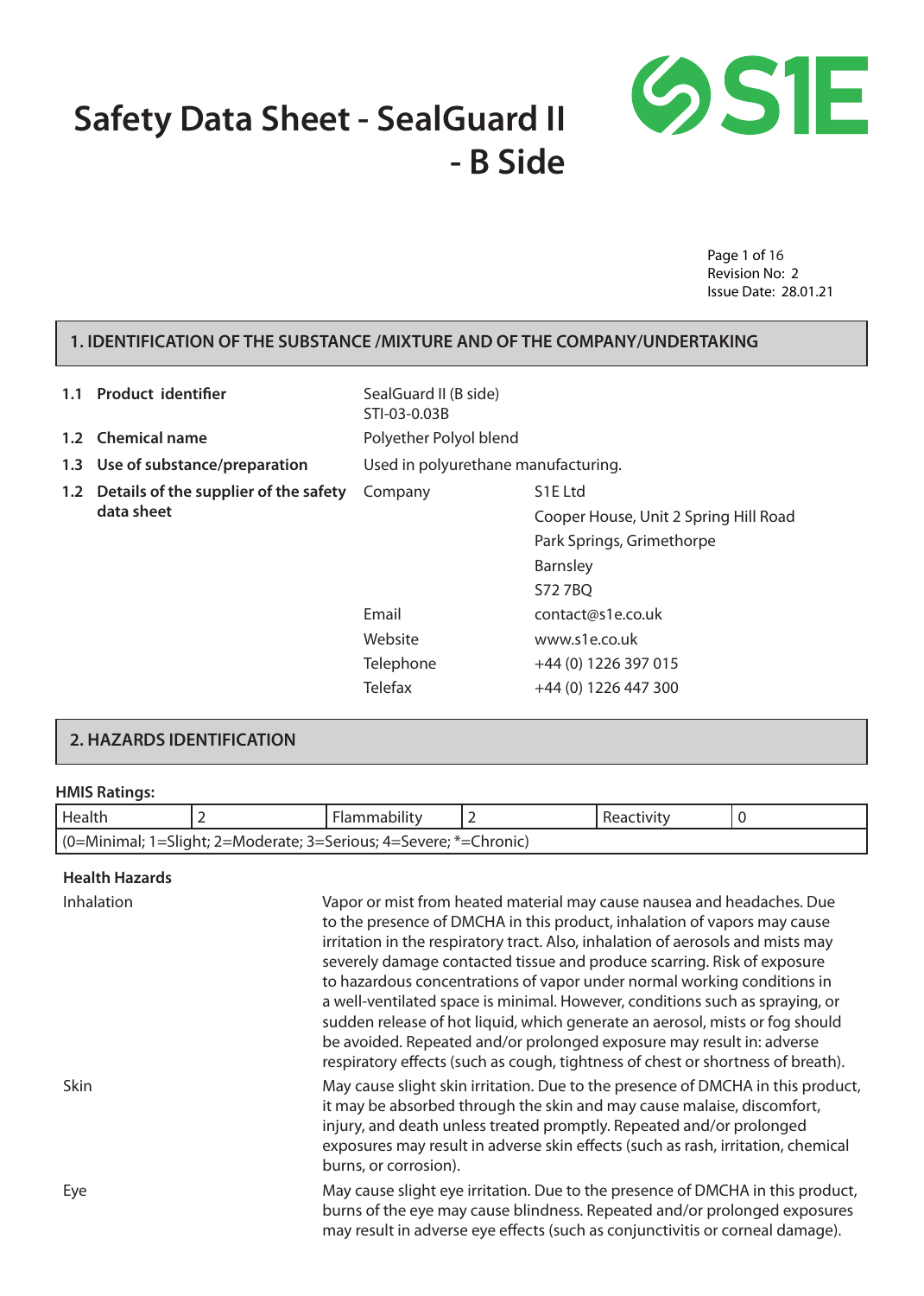Page 11 of 16 Revision No: 2 Issue Date: 28.01.21

## **2. HAZARDS IDENTIFICATION - CONT'D.**

| Ingestion                                                                                             | May cause gastric disturbances. Ingestion of large quantities of DEG may be<br>harmful, and in extreme cases, may be fatal. Symptoms may include nausea<br>and vomiting. Changes in urine output, appearance, and abdominal or back<br>pain are evidence of severe poisoning. Can cause kidney and liver damage.<br>Human deaths have occurred at an average ingested amount of DEG of 1.2 g/<br>kg.                                                                                                                                                                                                                                                                                                                                                                                                                                                                                                                                              |
|-------------------------------------------------------------------------------------------------------|---------------------------------------------------------------------------------------------------------------------------------------------------------------------------------------------------------------------------------------------------------------------------------------------------------------------------------------------------------------------------------------------------------------------------------------------------------------------------------------------------------------------------------------------------------------------------------------------------------------------------------------------------------------------------------------------------------------------------------------------------------------------------------------------------------------------------------------------------------------------------------------------------------------------------------------------------|
| Other                                                                                                 | WARNING! An ingredient in this product belongs to a chemical family that HAS<br>BEEN TESTED in combination with Trimethylolpropane, Trimethylolpropane<br>derived products or their corresponding Trimethylolpropane homologs for<br>toxicity of the thermal decomposition products in the absence of flame.<br>Products in this chemical family PRODUCED OBSERVABLE ADVERSE HEALTH<br>EFFECTS in laboratory animals. There is a possibility that this thermal<br>decomposition produces bicyclic phosphates and/or phosphates. Bicyclic<br>phosphates and phosphates have acute neurotoxic properties and may cause<br>convulsive seizures in laboratory test animals. Therefore, this product should<br>not be used in conjunction with Trimethylolpropane or trimethylolpropane<br>derived products unless tested to determine their decomposition toxicity.<br>Follow all precautionary measures outlined in this Material Safety Data Sheet. |
| Carcinogenicity                                                                                       | NTP (National Toxicology Program)? No.<br>IARC (International Agency for Research on Cancer? No.<br>OSHA regulated? No                                                                                                                                                                                                                                                                                                                                                                                                                                                                                                                                                                                                                                                                                                                                                                                                                            |
| Medical conditions generally<br>aggravated by exposure<br><b>Emergency &amp; first aid procedures</b> | Asthma; Chronic respiratory disease (e.g. bronchitis, emphysema); Eye disease;<br>Skin disorders and allergies.                                                                                                                                                                                                                                                                                                                                                                                                                                                                                                                                                                                                                                                                                                                                                                                                                                   |
| Inhalation                                                                                            | Remove to fresh air immediately. If not breathing, give artificial respiration. If<br>breathing is difficult, administer oxygen (qualified medical personnel only).<br>See medical attention immediately.                                                                                                                                                                                                                                                                                                                                                                                                                                                                                                                                                                                                                                                                                                                                         |
| Skin                                                                                                  | Remove all contaminated clothing and shoes. Wash skin thoroughly with soap<br>and water for at least 15 minutes. Wash clothing before wearing again. Destroy<br>contaminated leather apparel. Cover the affected area with a sterile dressing<br>or clean sheeting and transport for medical care. Do not apply grease or<br>ointments. Control shock, if present. Get medical attention.                                                                                                                                                                                                                                                                                                                                                                                                                                                                                                                                                         |
| Eye                                                                                                   | Flush with large amounts of water for at least 15 minutes, using fingers to hold<br>eyelids open to insure that the eyes are being irrigated. Consult a physician.                                                                                                                                                                                                                                                                                                                                                                                                                                                                                                                                                                                                                                                                                                                                                                                |
| Ingestion                                                                                             | If large quantities of this material are swallowed, call physician immediately.<br>DO NOT induce vomiting.                                                                                                                                                                                                                                                                                                                                                                                                                                                                                                                                                                                                                                                                                                                                                                                                                                        |

# **3. COMPOSITION/INFORMATION ON INGREDIENTS**

| <b>Name</b>                                                    | CAS-No     | %         |
|----------------------------------------------------------------|------------|-----------|
| Substance incorporating branched Polyalcohol with ether groups |            | $\leq 80$ |
| 2-propanol, 1-chloro-, phosphate (3:1)                         | 13674-84-5 | $<$ 15    |
| Dimethylcyclohexylamine                                        | 98-94-2    |           |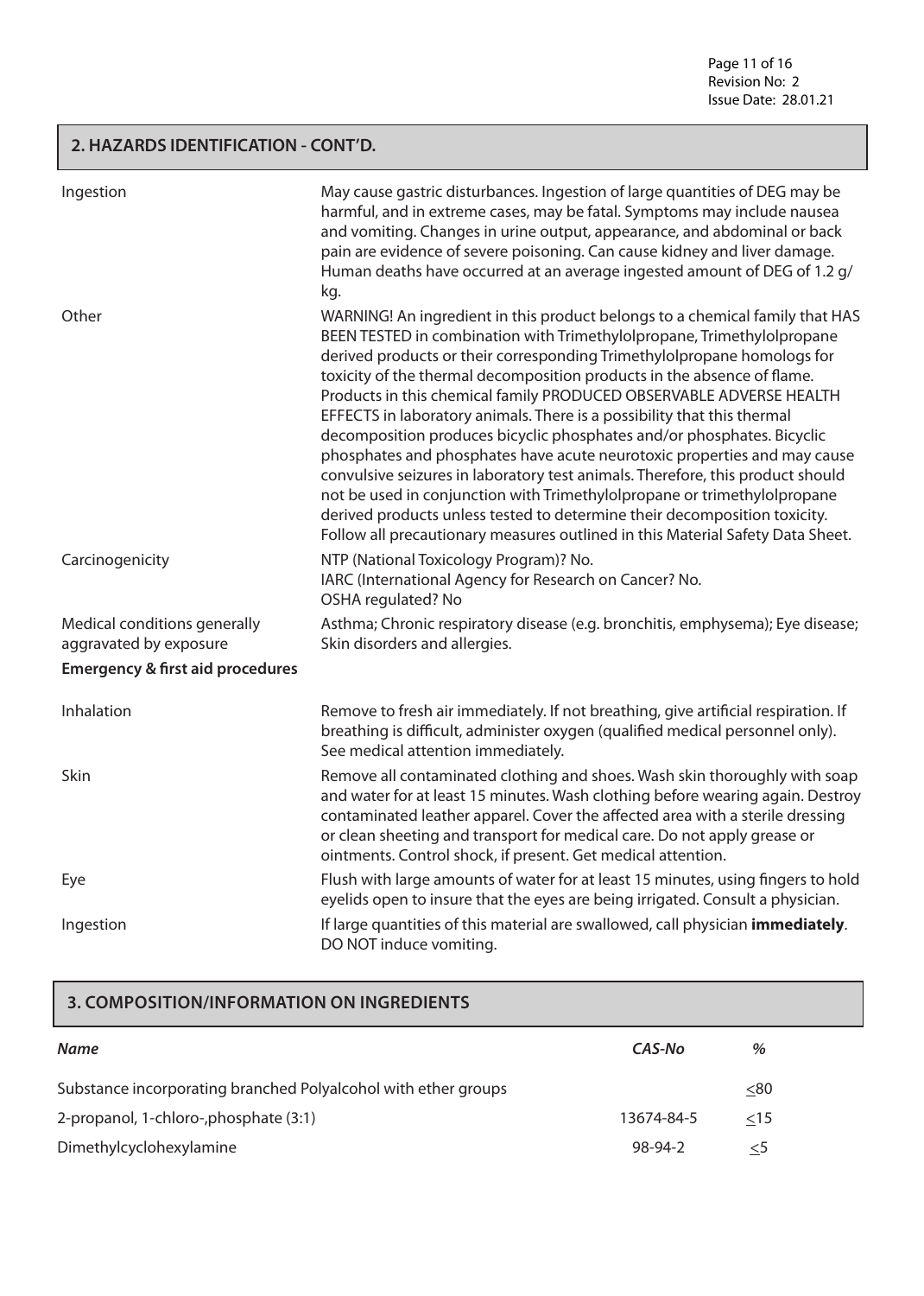# **4. EMERGENCY & FIRST AID PROCEDURES**

| Ventilation                               | General or dilution ventilation is frequently insufficient as the soles means of controlling<br>employee exposure. Local ventilation is usually preferred                                                                        |
|-------------------------------------------|----------------------------------------------------------------------------------------------------------------------------------------------------------------------------------------------------------------------------------|
| Respiratory protection                    | None required during normal use in a well-ventilated work area. If respiratory protection<br>is needed, a NIOSH approved organic vapor respirator is recommended.                                                                |
| Skin protection                           | Wear impervious clothing and gloves to prevent repeated or prolonged skin contact. The<br>recommended glove material is neoprene.                                                                                                |
| Eye protection                            | Wear safety glasses with side shields. If working in a splash environment, safety goggles<br>&/or face shield may be required. Contact lenses should not be worn when working with<br>this chemical.                             |
| Other protective clothing<br>or equipment | Safety showers and eyewash stations should be readily available and in working condi-<br>tion.                                                                                                                                   |
| Work/Hygienic practices                   | Wash hands, forearms, and face thoroughly after handling product and before eating,<br>smoking, using lavatory, and at the end of the day. Educate and train employees in safe<br>use of product. Follow all label instructions. |

# **5. FIREFIGHTING MEASURES**

| Flash Point (Method Used)<br><b>Autoignition Temperature:</b> | 176° F (80° C) Pensky-Martens Closed Cup<br>Nt determined                                                                                                                                                                                                                                                                                                                                                                                         |                 |
|---------------------------------------------------------------|---------------------------------------------------------------------------------------------------------------------------------------------------------------------------------------------------------------------------------------------------------------------------------------------------------------------------------------------------------------------------------------------------------------------------------------------------|-----------------|
| <b>Flammable Limits:</b>                                      | LEL (Lower Explosion Limit) $=$                                                                                                                                                                                                                                                                                                                                                                                                                   | Not applicable. |
|                                                               | UEL (Upper Explosion Limit) $=$                                                                                                                                                                                                                                                                                                                                                                                                                   | Not applicable. |
| <b>Extinguishing Media</b>                                    | Foam, carbon dioxide, dry chemical, water.                                                                                                                                                                                                                                                                                                                                                                                                        |                 |
| <b>Special Fire Fighting Procedures</b>                       | Evacuate area. Fight fire from a safe distance. Fire-fighters should wear full emer-<br>gency equipment with self-contained breathing apparatus and full protective<br>clothing. Use cold water spray to cool fire-exposed containers to minimize risk of<br>rupture. Do not use direct water stream as this may spread fire and cause froth-<br>ing. Retain expended liquids from fire fighting for later disposal.                              |                 |
| Unusual Fire & Explosion Hazards                              | May generate toxic or irritating combustion products. Vapor may form explosive<br>mixtures with air. Contact of liquid with skin must be prevented. May spread<br>on the surface of water. Sudden reaction and fire may result if product is mixed<br>with an oxidizing agent. May generate carbon monoxide gas. May generate<br>toxic nitrogen oxide gases. May generate ammonia gas. Personnel in vicinity and<br>downwind should be evacuated. |                 |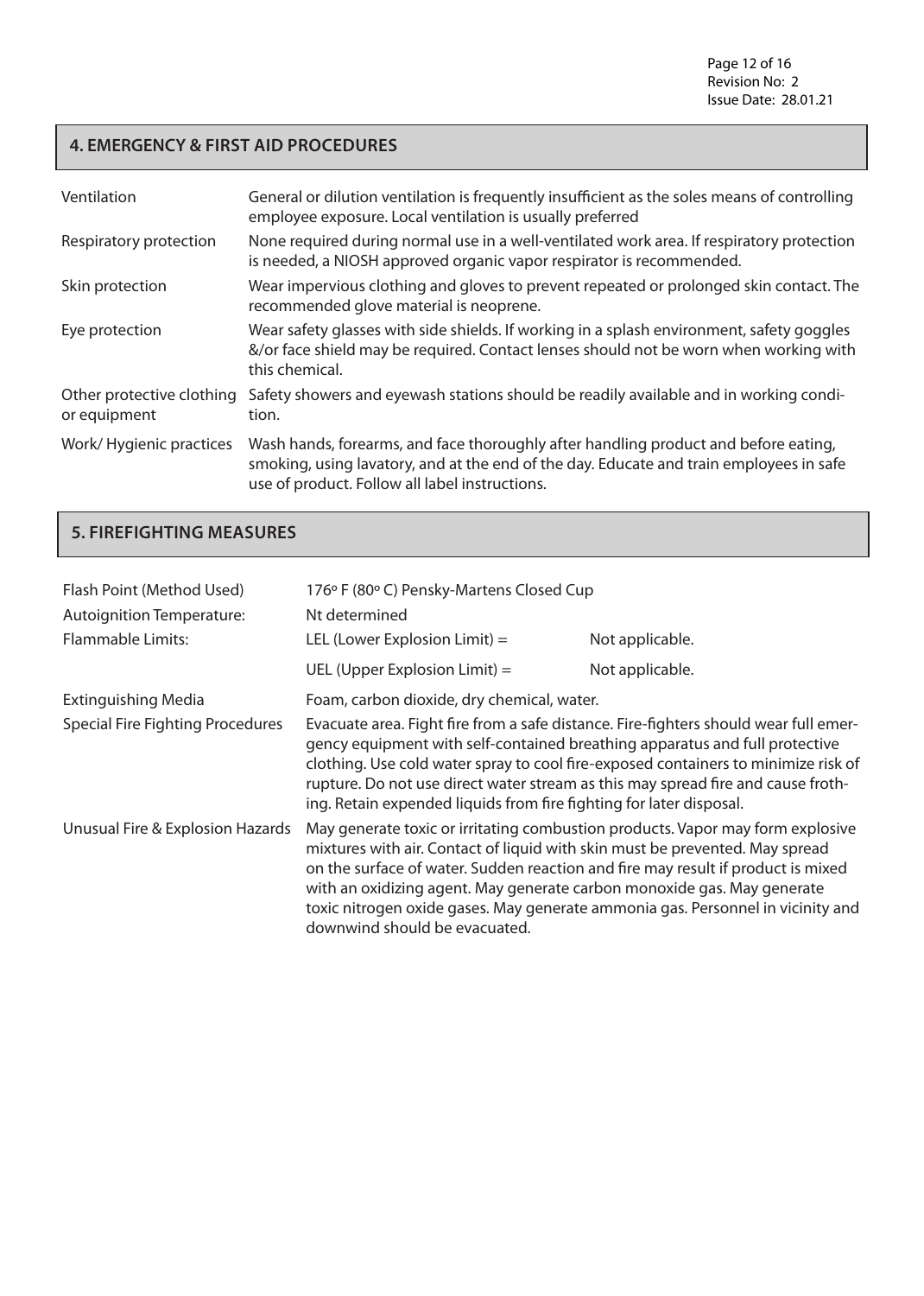# **6. ACCIDENTAL RELEASE MEASURES**

- Stop the spill or leak.
- Contain or dike the spilled product.
- Reduce vapour spreading with a water spray.
- Shut off or remove all ignition sources.
- Evacuate spill area and keep nonessential or unprotected personnel away.
- • Protect workers with water spray.
- Equip clean-up personnel with necessary personal protective equipment (see Section VIII-Control Measures). For large spills, use self-contained breathing apparatus (SCBA) and full protective clothing.
- • Prevent spilled material from entering soil, sewers, surface water, ground water, streams, or any other bodies of water
- Retain any contaminated water for removal and treatment.
- • Absorb small spills with inert material (e.g. dry sand, earth, chemical absorbent, etc.).
- Scoop up absorbed material and absorbent and place in an approved chemical waste container.
- Large spills may be taken up with pump or vacuum & then finished off with dry absorbent.
- Flush area with water spray.
- Report spill per regulatory requirements.

# **7. HANDLING AND STORAGE**

#### **7.1 Precautions for safe handling**

Store product in cool, dry, ventilated area. Avoid inhalation, use proper protective mask. Keep containers tightly closed when not in use. Store out of direct sunlight and on an impermeable floor. Store away from ignition sources. Ground all containers during transfer. Use with adequate ventilation. Always open containers slowly to allow any excess pressure to vent. Avoid breathing vapor or mist. Keep away from acids, oxidizers, heat, sparks, and flame. Avoid contact with eyes, skin, or clothing. Avoid breathing of vapors. Handle in well ventilated work space. Wash thoroughly with soap and water after handling.

# **7.2 Other Precautions: 2-propanol, 1-chloro-,phosphate (3:1) CAS#13674-84-5**

HAZARD WARNING! This product belongs to a chemical family that has been tested in combination with Trimethylopropane. Trimethylolpropane derived products or their corresponding Trimethylolpropane homologs for toxicity of the thermal decomposition product in the absence of flame. Products in this chemical family produced observable adverse health effects in laboratory animals. There is a possibility that this thermal decomposition produces Bicyclic phosphates and/ or phosphites. Bicyclic phosphates and phosphites have acute neurotoxin properties and may cause convulsive seizures in laboratory test animals. Therefore, this product should not be used in conjunction with Trimethylolpropane or Trimethylolpropane derived products unless tested to determine their decomposition toxicity. Follow all precautionary measures outlined in this Safety Data Sheet.

# **8. EXPOSURE CONTROLS/PERSONAL PROTECTION**

Avoid contact with skin and eyes and wear mask and gloves and appropriate protective clothing.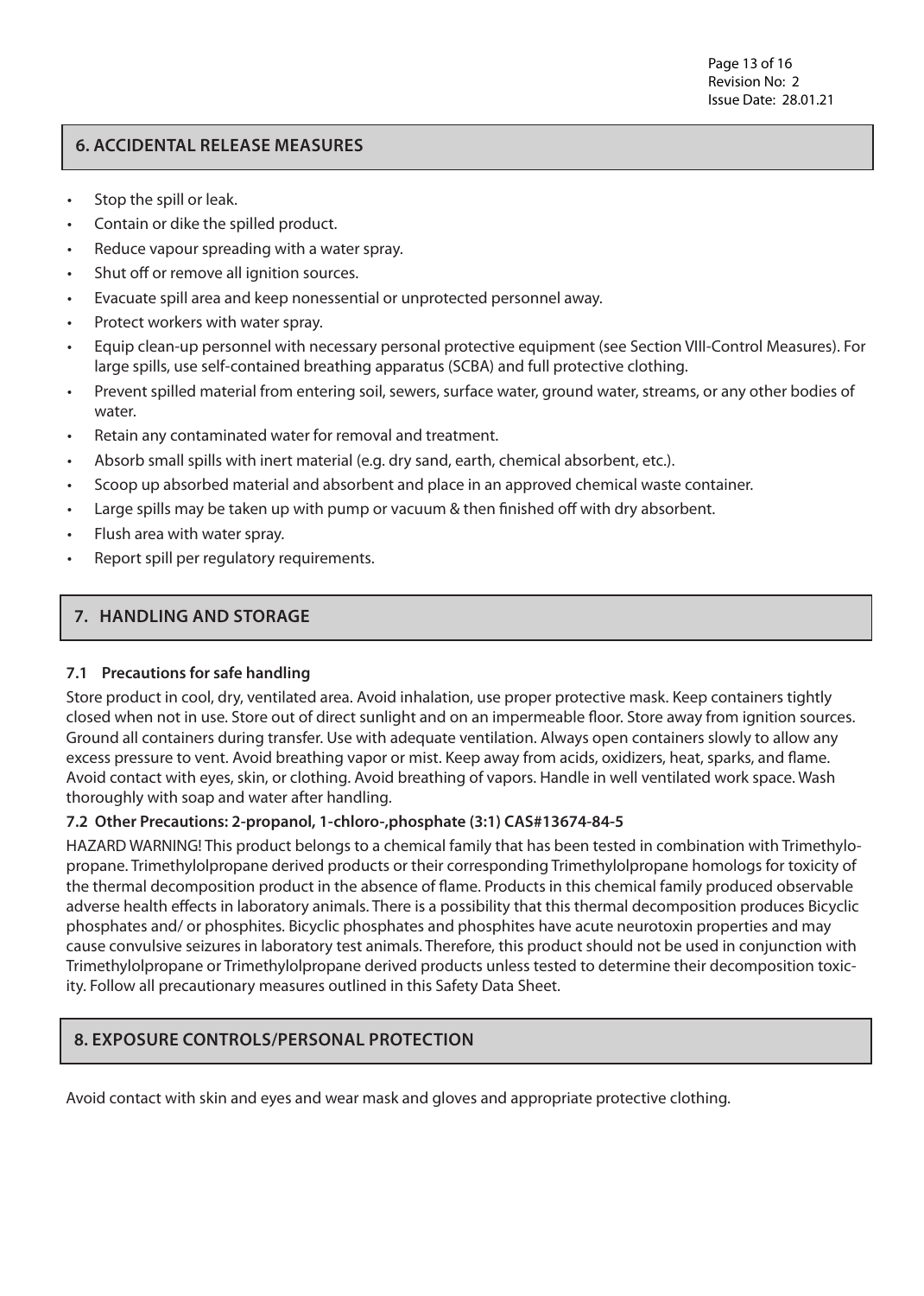Page 14 of 16 Revision No: 2 Issue Date: 28.01.21

# **9. PHYSICAL AND CHEMICAL PROPERTIES**

| Appearance    | Liquid, clear colourless | Vapour pressure (mm Hg) $<$ 1 @ 20 $\degree$ C |               |
|---------------|--------------------------|------------------------------------------------|---------------|
| Odour         | Low odour                | Vapour density $(Air = 1)$                     | Not available |
| Melting point | Not available            | Specific Gravity $(H2O = 1)$                   | $\sim$ 1.2    |
| Boiling point | Not available            |                                                |               |

# **10. STABILITY AND REACTIVITY**

#### **10.1 Stability**

Stable under normal conditions.

Conditions to avoid (if unstable): High heat, sparks, open flames.

#### **10.2 Incompatibility (Materials to avoid)**

Mineral acids (ie. Sulfuric, phosphoric, etc.); Dehydrating agents; Organic acid (ie. Acetic acid, citric acid, etc.); Oxidizing agents (ie. Perchlorates, nitrates, etc); Sodium or Calcium Hypochlorite; Nitric acid; Oxygen; Hydrogen peroxide; Strong bases.

May slowly corrode copper, aluminum, zinc and galvanized surfaces. Heat.

Reaction with peroxides may result in violent decomposition of peroxide possibly creating an explosion. A reaction accompanied by large heat release occurs when the product is mixed with acids. Heat generated may be sufficient to cause vigorous boiling creating a hazard due to splashing or splattering of hot material.

#### **10.3 Hazardous decomposition or byproducts**

From fire or elevated temperatures: Oxides of carbon (carbon monoxide, carbon dioxide, etc.); Nitrogen Oxide; Ammonia; Nitric acid; Irritating and toxic fumes; Oxides of phosphorus; Acidic chlorides; Acids of phosphorus. The oxides of nitrogen gases (except nitrous oxide) emitted on decomposition are highly toxic. Nitrogen oxide can react with water vapors to form corrosive nitric acid (TLV=2ppm).

#### **10.4 Hazardous polymerisation**

Will not occur.

Conditions to avoid (if polymerization may occur): Not applicable.

# **11. TOXICOLOGICAL INFORMATION**

Product has not been tested; information is listed for individual components listed above (Section 3)

#### *Polyether Polyols*

LD50 rat (oral) 2000 mg/kg (Typical for this chemical family) LD50 rabbit (dermal) >2000 mg/kg (Typical for this chemical family)

#### *2-propanol, 1-chloro-,phosphate (3:1) CAS#13674-84-5*

| Acute toxicity - oral                     | LD50 1017-4200mg/kg- male ; 1969mg/kg-female, rat                                 |
|-------------------------------------------|-----------------------------------------------------------------------------------|
| Acute toxicity - inhalation               | $LC50 > 4.6$ mg/l (4 hrexp)                                                       |
| Acute toxicity - dermal                   | LD50>2000mg/kg (24 hr exp.)                                                       |
| Corrosive/Irritation - dermal             | slight skin irritation following 24 hr exp.                                       |
| Corrosive/Irritation - eye                | Slight eye irritation                                                             |
| Corrosive/Irritation - Skin sensitization | no data                                                                           |
| Repeat dose                               | 90 day dietary study; NOAEL (male rats) = 800ppm NOAEL (female rats) =<br>7500ppm |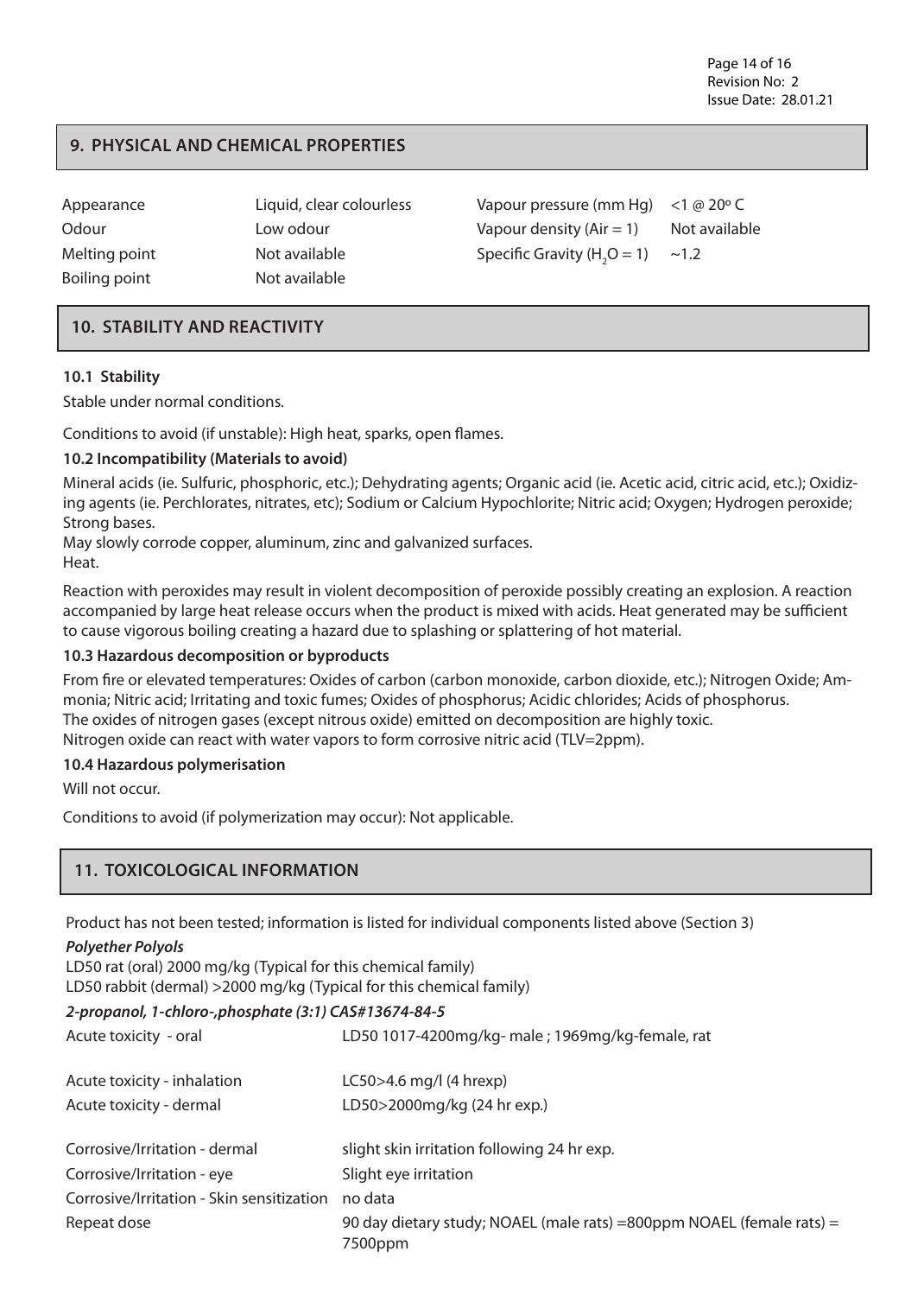# **11. TOXICOLOGICAL INFORMATION CONT'D.**

| <b>Genetic Toxicity</b>             | In vitro and in vivo genetic assays conducted; not genetically active. |
|-------------------------------------|------------------------------------------------------------------------|
| Dimethylcyclohexylamine CAS#98-94-2 |                                                                        |
| Acute Health Hazard - Ingestion     | LD50: 272 mg/kg (rat)                                                  |
| Acute Health Hazard - Inhalation    | LLC50 (1 Hr): 9 mg/l (rat)                                             |
| Acute Health Hazard - Skin          | LD50: >400 mg/kg (rat)                                                 |
| Irritation/Corrosion - Eye          | Sever eye irritation                                                   |
| Irritation/Corrosion - Dermal       | Severe skin irritation                                                 |

#### **12. ECOLOGICAL INFORMATION**

| Product has not been tested; information is listed for individual components listed above (section 3) |                                                                                                                    |  |
|-------------------------------------------------------------------------------------------------------|--------------------------------------------------------------------------------------------------------------------|--|
| 2-propanol, 1-chloro-phosphate (3:1) CAS#13674-84-5                                                   |                                                                                                                    |  |
| Acute Toxicity to Fish                                                                                | Fathead minnow-LC50=51mg/l; 96hrs NOEC= 9.8mg/l;96hrs<br>Bluegill sunfish-LC50=180mg/l;96hrs NOEC=9.8 mg/l; 96hrs. |  |
| Toxicity to algae                                                                                     | Selenastrum-ErC50=73 mg/l;96hrs.<br>Capricornum-ErC50=47 mg/l;96hrs.                                               |  |
| Environmental fate and pathways: Degradability (biotic<br>and Abiotic)                                | Biodegradability-OECD 301E-14% after 28 days, OECD<br>301C, MITI test (equivalent) 0% after 28 days.               |  |
| Dimethylcyclohexylamine CAS#98-94-2                                                                   |                                                                                                                    |  |
| <b>Aquatic Toxicity</b>                                                                               | LC50(96 hr): >20-<46 mg/l (golden orfe (Leuciscus idus)<br>EC50:75 mg/l (daphnia magna)                            |  |
| Toxicity to other organisms:                                                                          | No data available                                                                                                  |  |
| Persistence and degradability                                                                         | Mobility: No data available<br>Bioaccumulation: No data available                                                  |  |

# **13. DISPOSAL CONSIDERATIONS**

#### **13.1 Waste disposal method**

Dispose of in accordance with applicable federal, state, and local regulations. Preferred methods of waste disposal are incineration or biological treatment in federal/state approved facility.

#### **13.2 Empty Container Precautions**

**14. TRANSPORT INFORMATION**

Empty containers retain product residue (liquid and/or vapor) and can be hazardous. Empty containers may contain explosive vapors. Flush empty containers with water to remove residual combustible or flammable liquid and vapors. Do not pressurize, cut, weld, braze, solder, drill, grind or expose such containers to heat, flame, sparks, static electricity, or other sources of ignition. All containers should be disposed of in an environmentally safe manner and in accordance with applicable federal, state, and local regulations.

| <b>14.1 DOT Classification</b> | This product is not regulated by DOT.    |
|--------------------------------|------------------------------------------|
| 14.2 Sea Transport (IMDG)      | This product is not regulated by IMDG    |
| 14.3 Air transport (ICAO)      | This product is not regulated by ICAO    |
| 14.4 ADR/RID                   | This product is not regulated by ADR/RID |